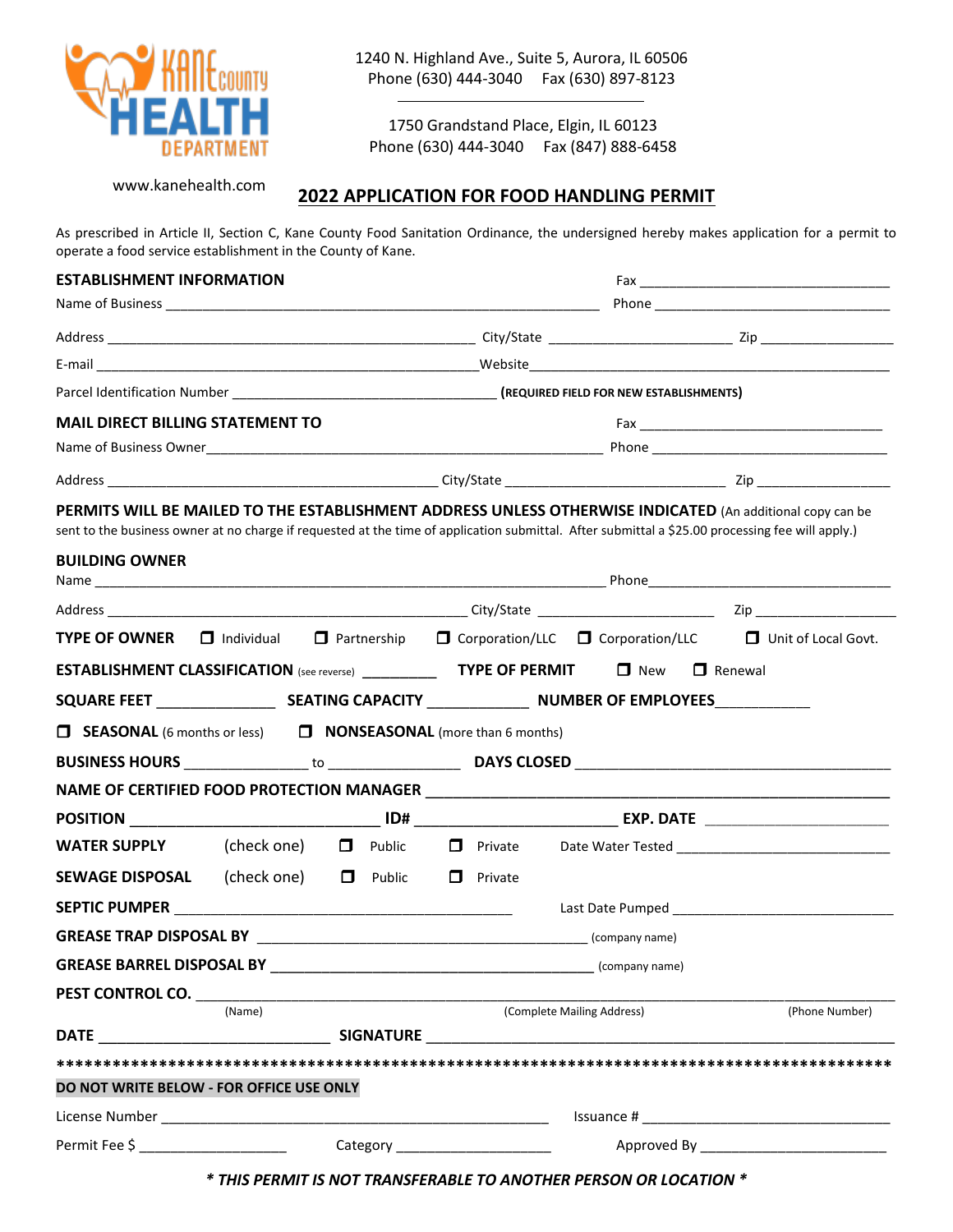### **ESTABLISHMENT CLASSIFICATIONS**

#### **CATEGORY I-1**

Includes facilities that routinely:

1) All large (greater than 15,000 square feet) multi-departmental retail grocery stores

Example of Category I-1 facilities would include large (greater than 15,000 square feet) multi-department retail grocery stores which may include delicatessen, bakery, meat/seafood, produce and food service. A Certified Food Protection Manager must be on the premises at all times.

#### **CATEGORY I-2**

- 1) Potentially hazardous foods are cooled, as part of the food handling operation at the facility;
- 2) Potentially hazardous foods are prepared hot or cold and held hot or cold for more than 12 hours before serving;
- 3) Potentially hazardous foods cooked and cooled, must be reheated;
- 4) Potentially hazardous foods which are prepared for off-premises serving with time-temperature requirements during transportation; holding and service are relevant;
- 5) Complex preparation of foods, or extensive handling of raw ingredients with hand contact for ready-to-eat foods, occurs as part of the food handling operations at the facility;
- 6) Vacuum packaging and/or other forms of reduced oxygen packaging are performed at the retail level; or
- 7) Immunocompromised individuals such as the elderly, pre-school aged children and pregnant women are served, where these individuals compose the majority of the consuming population.

Examples of Category I-2 facilities would include full-menu restaurants, caterers, hospitals, small (less than 15,000 square feet) grocery stores, daycares/pre-schools providing a full service meal. A Certified Food Protection Manager must be on the premises at all times.

#### **CATEGORY II**

- 1) Hot or cold foods are held at required temperatures for no more than 12 hours and are restricted to same day service;
- 2) Foods are prepared from raw ingredients using only minimal assembly;
- 3) Foods that require complex preparation (whether canned, frozen or fresh prepared) are obtained from approved food processing plants, high risk food service establishments or retail food stores.

Examples of Category II facilities would include fast food restaurants and daycares/preschools (serving children ages 4 and up only) that provide potentially hazardous pre-packaged or catered food that must be kept hot or cold. A Certified Food Protection Manager must be on the premises at all times.

### **CATEGORY III**

- 1) Only pre-packaged foods are available or served in the facility, and any potentially hazardous foods available are commercially pre-packaged in an approved processing plant;
- 2) Only limited preparation on non-potentially hazardous foods and beverages, such as snack foods and carbonated beverages, occurs in facility;
- 3) Only beverages (alcoholic and non-alcoholic) are served at the facility.

Examples of Category III facilities would include retail outlets selling only pre-packaged foods, movie theaters with popcorn and soda, and bars that do not prepare potentially hazardous food and daycares/pre-schools that serve limited potentially hazardous foods such as milk or non-potentially hazardous snack. A Certified Food Protection Manager recommended but not required.

Establishments serving milk only and/or coffee only or fewer than 3 coolers of one other single food item that is prepackaged such as ice cream or cheese can petition for 50% waiver.

*Applications submitted after July pay half the appropriate fee (Applicable to New Food Establishments Only).*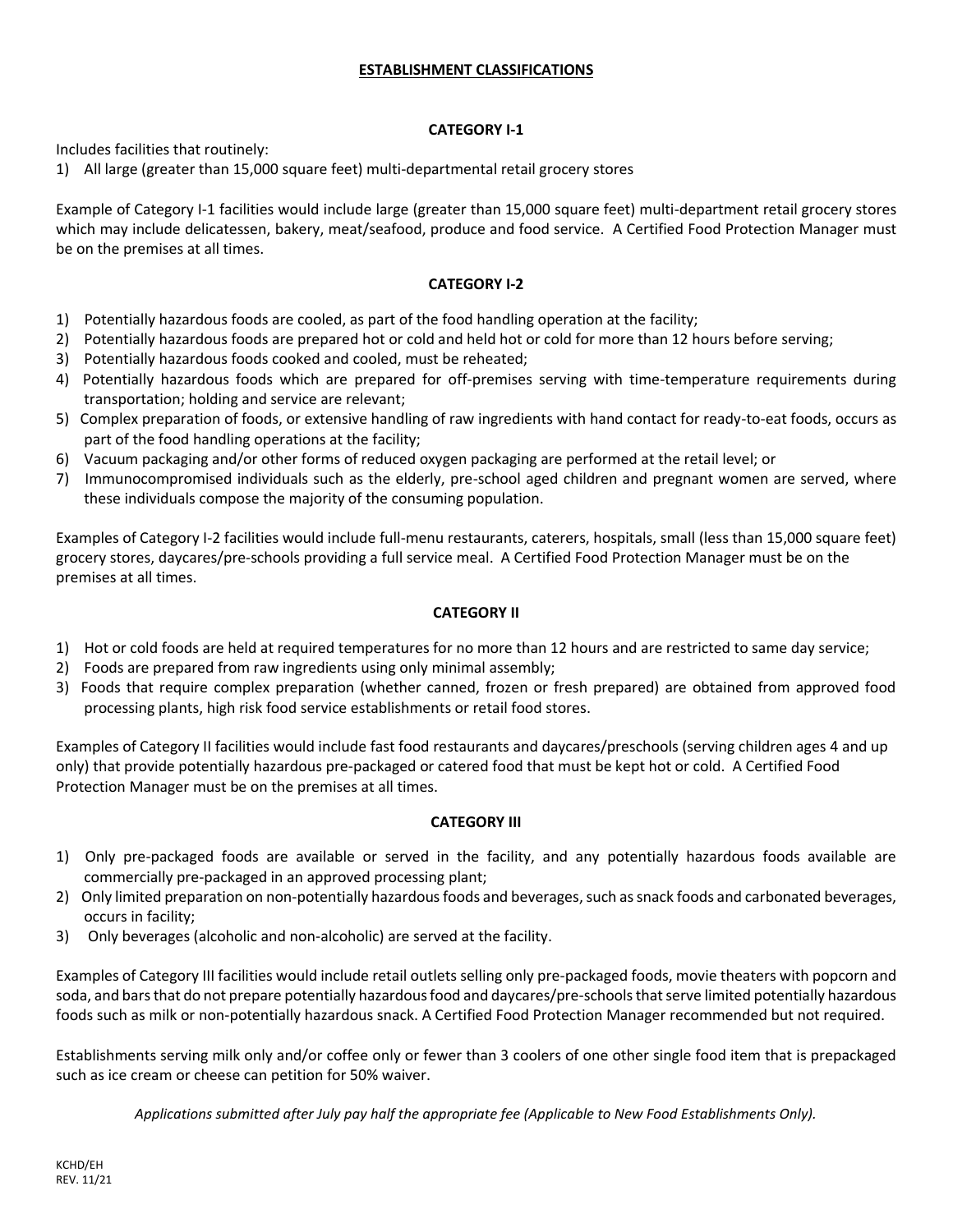

1240 N. Highland Ave., Suite 5, Aurora, IL 60506 Phone (630) 444-3040 Fax (630) 897-8123

1750 Grandstand Pl., Suite 2, Elgin, IL 60123 Phone (630) 444-3040 Fax (847) 888-6458

# **CATEGORY I-1, I-2, AND II FOOD ESTABLISHMENTS**

Mandatory Certified Food Protection Manager Schedule

| side for schedule). | A Certified Food Protection Manager must be present at all times the facility is in operation for Category I-1,<br>I-2 and II establishments. Provide two (2) weeks' worth of work schedules for these employees (see reverse |
|---------------------|-------------------------------------------------------------------------------------------------------------------------------------------------------------------------------------------------------------------------------|
|                     |                                                                                                                                                                                                                               |
|                     |                                                                                                                                                                                                                               |
|                     |                                                                                                                                                                                                                               |
|                     |                                                                                                                                                                                                                               |
|                     |                                                                                                                                                                                                                               |
|                     |                                                                                                                                                                                                                               |
|                     |                                                                                                                                                                                                                               |
|                     |                                                                                                                                                                                                                               |
|                     |                                                                                                                                                                                                                               |
|                     |                                                                                                                                                                                                                               |
|                     |                                                                                                                                                                                                                               |
|                     |                                                                                                                                                                                                                               |

\_\_\_\_\_\_\_\_\_\_\_\_\_\_\_\_\_\_\_\_\_\_\_\_\_\_\_\_\_\_\_\_\_\_\_\_\_\_ (Signature (Owner/Manager)